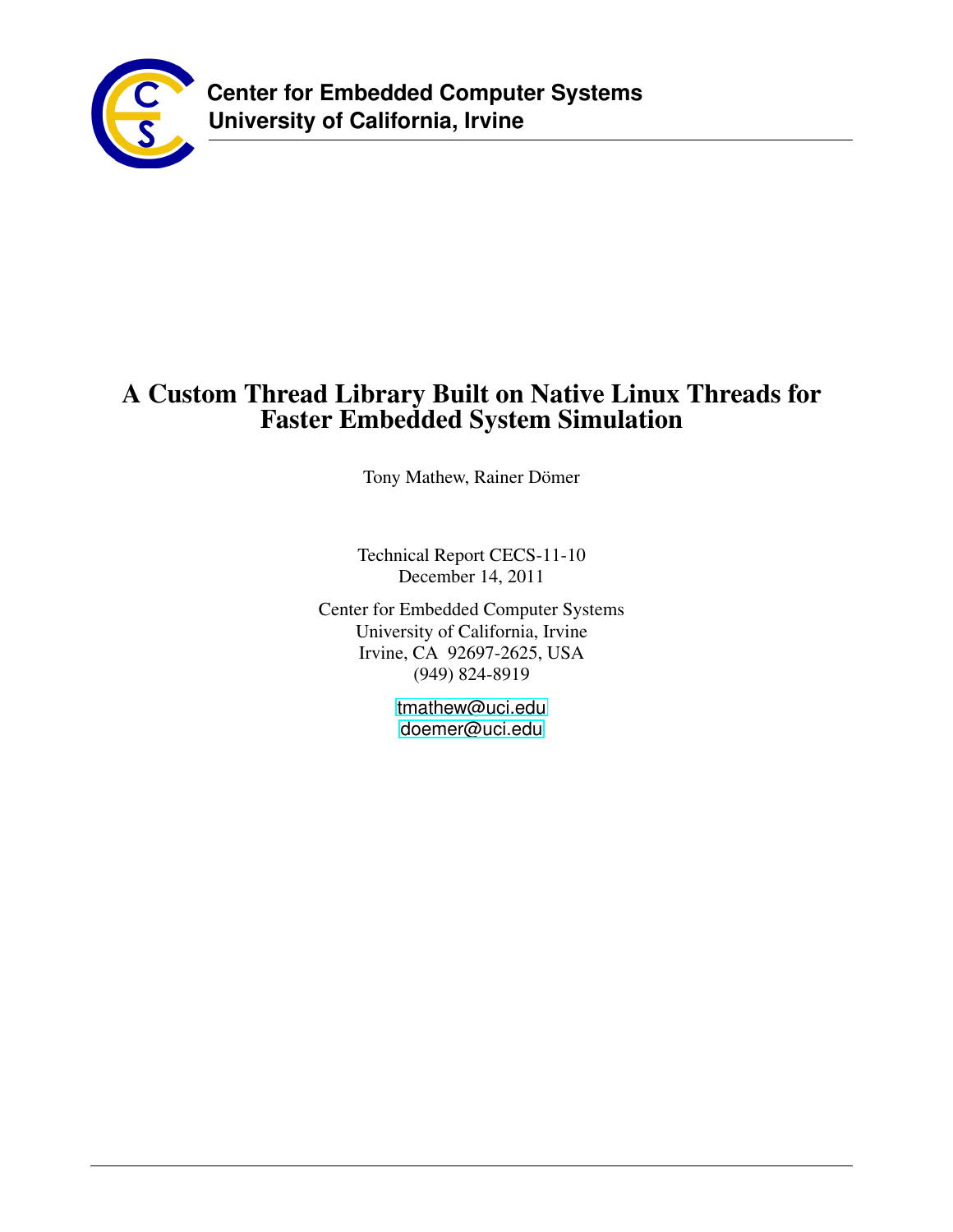## A Custom Thread Library Built on Native Linux Threads for Faster Embedded System Simulation

Tony Mathew, Rainer Dömer

Technical Report CECS-11-10 December 14, 2011

Center for Embedded Computer Systems University of California, Irvine Irvine, CA 92697-2625, USA (949) 824-8919

> <tmathew@uci.edu> <doemer@uci.edu>

#### Abstract

*Embedded system simulation has become very time expensive in recent times due to the increasing complexity of system models. Efficient and fast simulations play a crucial role in the embedded system development. The current SpecC simulator uses the Posix thread library, Quickthreads or Win32 libraries to achieve multithreading. This report proposes the usage of a custom thread library based on native linux primitives to achieve the same functionalities. Our proposed custom thread library named Litethreads is developed with the goal of having the advantages of both user-level threads, like Quick threads, and kernel-level threads, like Pthreads. Preliminary simulation results indicate significant improvement in simulation time for some design samples including an mp3 decoder.*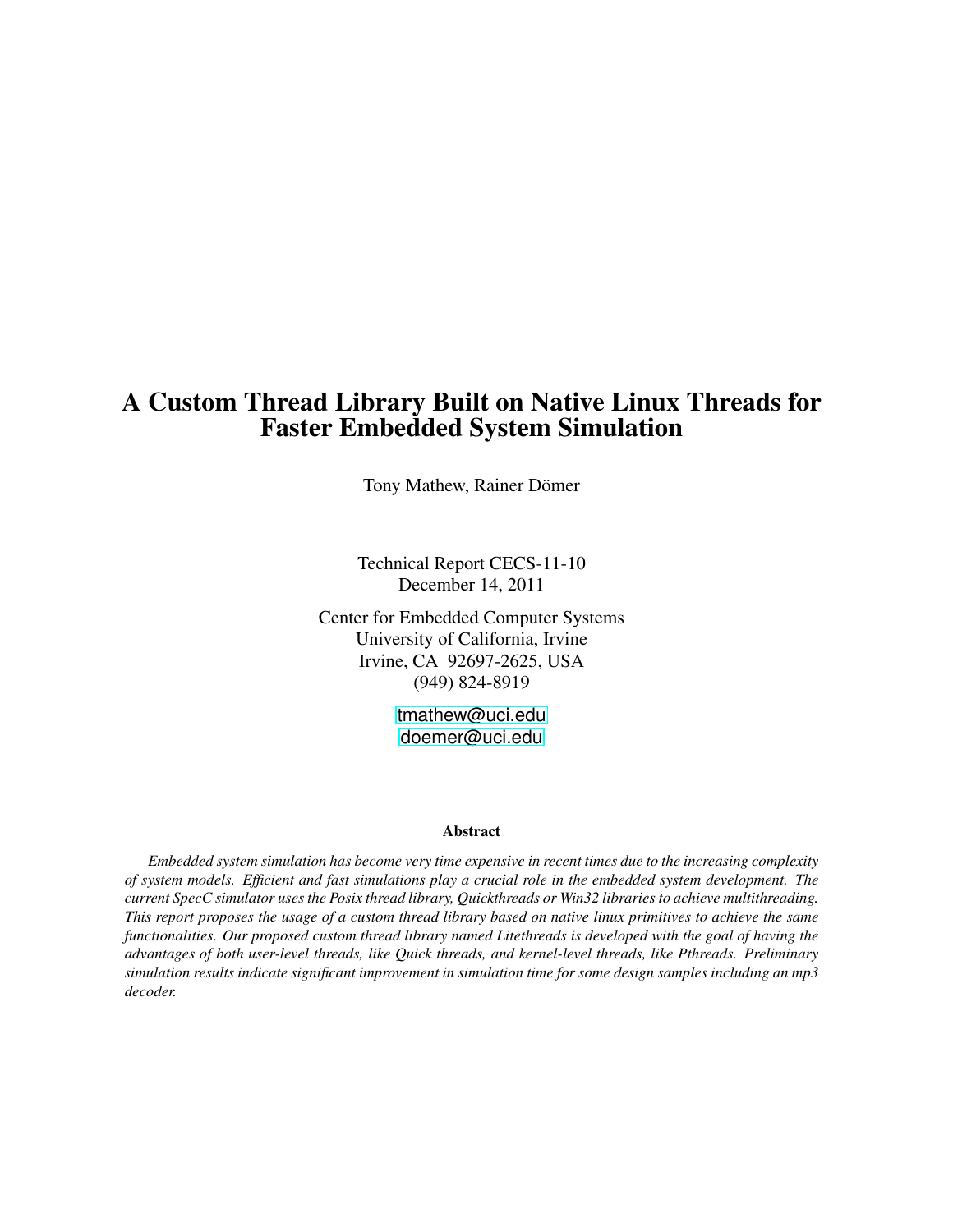# **Contents**

| $\mathbf{1}$ | <b>Introduction</b>                                           |                          |
|--------------|---------------------------------------------------------------|--------------------------|
| $\mathbf{2}$ | <b>Thread synchronization</b><br>2.1<br>2.2                   | 2<br>2<br>$\overline{3}$ |
| 3            | <b>Thread control in System Level Simulator</b><br>3.1<br>3.2 | 3<br>$\overline{5}$      |
| 4            | <b>Experiments and Results</b>                                | 6                        |
| 5            | <b>Conclusion and Future Work</b>                             | 6                        |
|              | 6 Acknowledgement                                             | 6                        |
|              | <b>References</b>                                             | 7                        |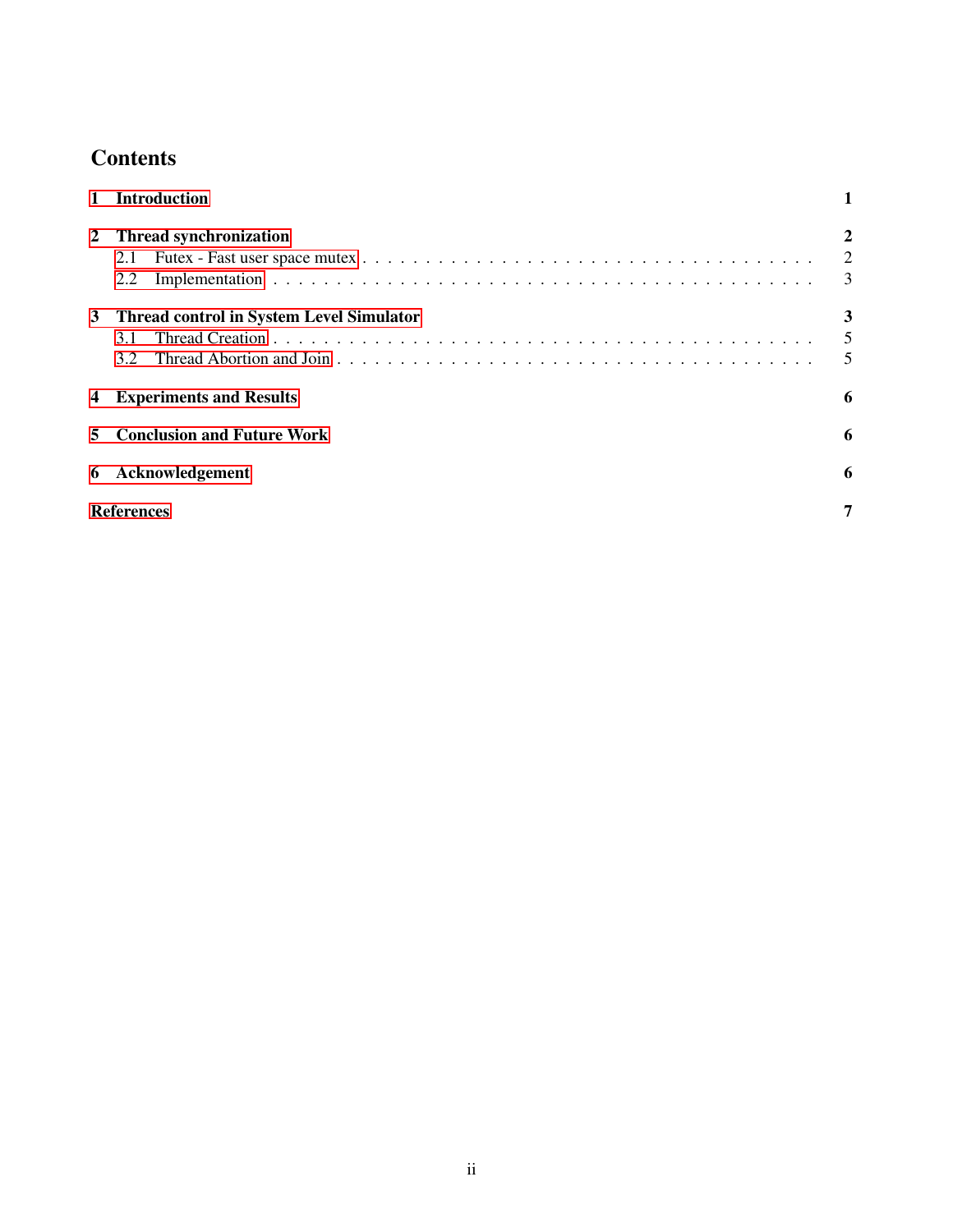# List of Figures

|--|--|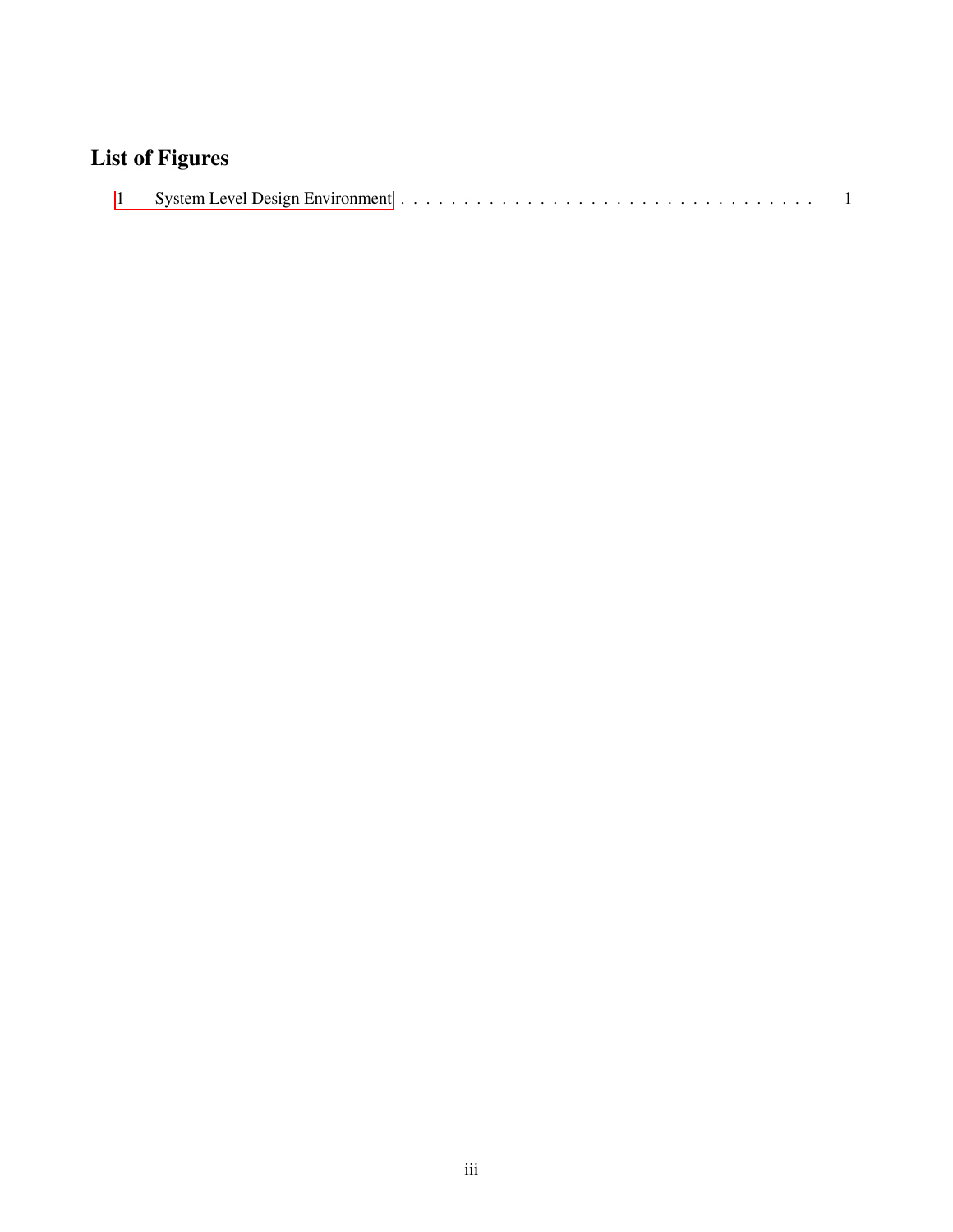## List of Tables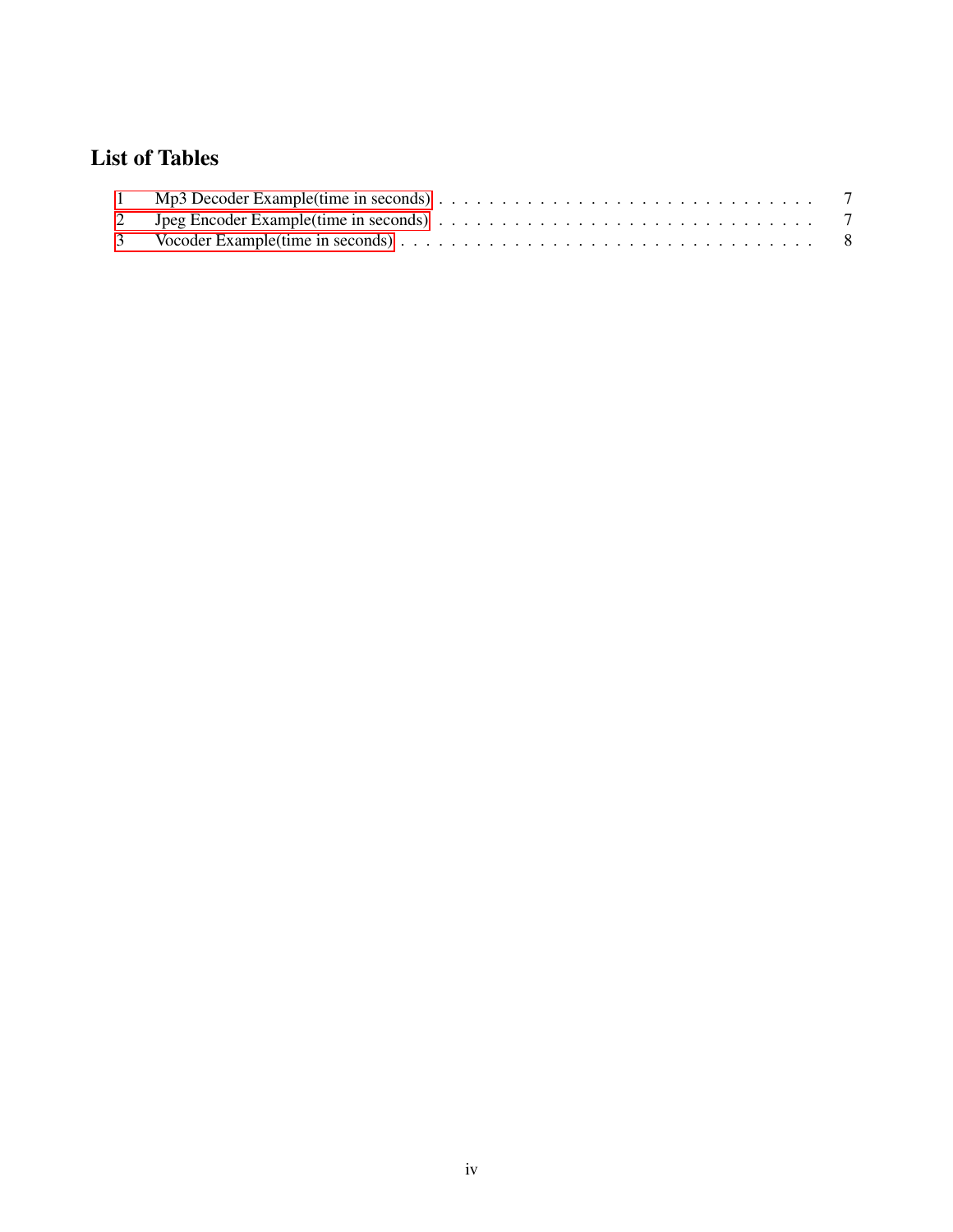# List of Listings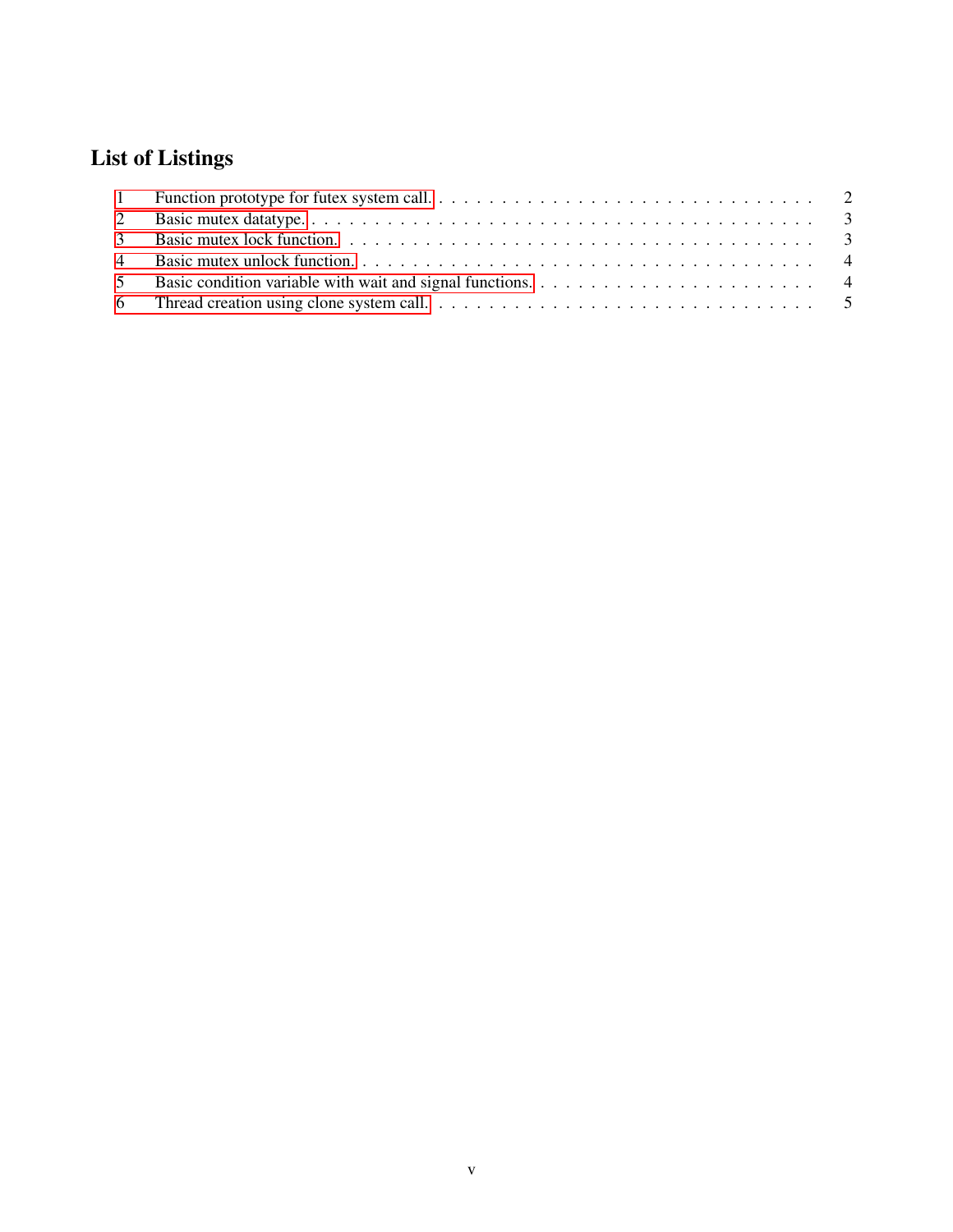## A Custom Thread Library Built on Native Linux Threads for Faster Embedded System Simulation

T. Mathew, R. Dömer

Center for Embedded Computer Systems University of California, Irvine Irvine, CA 92697-2625, USA <tmathew@uci.edu> <doemer@uci.edu>

#### Abstract

*Embedded system simulation has become very time expensive in recent times due to the increasing complexity of system models. Efficient and fast simulations play a crucial role in the embedded system development. The current SpecC simulator uses the Posix thread library, Quickthreads or Win32 libraries to achieve multithreading. This report proposes the usage of a custom thread library based on native linux primitives to achieve the same functionalities. Our proposed custom thread library named Litethreads is developed with the goal of having the advantages of both user-level threads, like Quick threads, and kernel-level threads, like Pthreads. Preliminary simulation results indicate significant improvement in simulation time for some design samples including an mp3 decoder.*

#### <span id="page-6-0"></span>1 Introduction

In this report, we discuss a custom thread library developed using native linux primitives. TheSpecC [\[5\]](#page-12-1) simulator currently uses two types of thread libraries. Quickthread library has very low overhead, but as these are only userlevel threads on simultaneous multiprocessing machines (SMP), it becomes inefficient as it runs in context of a single process. Posix threads [\[10\]](#page-13-0) carry more overhead while creating and controlling threads. Whereas many options are available to the user like setting behavior and type of mutexes. It has the advantage of schedulability to different cores

on SMP machines. We didn't consider an improvisation on win32 [\[9\]](#page-12-2) threads instead concentrated more on linux based environment.

Our proposed custom thread library named Litethreads utilizes some primitives provided by Linux like futex (Fast User Space Mutex), and clone system call to achieve the features offered by other thread libraries. The motivation is to merge the good components of both Quickthreads [\[7\]](#page-12-3) and Pthreads, hence obtaining a thread library with low overhead and multi-core schedulability. Cutting down features of Posix thread library and tuning it for use in SpecC simulator is complex as Pthreads is integrated with glibc which has large code space and dependencies.



Figure 1: System Level Design Environment

The software stack of a system level simulation environment [\[2\]](#page-12-4) is depicted as shown in the Figure 1. The application uses simlib library provided by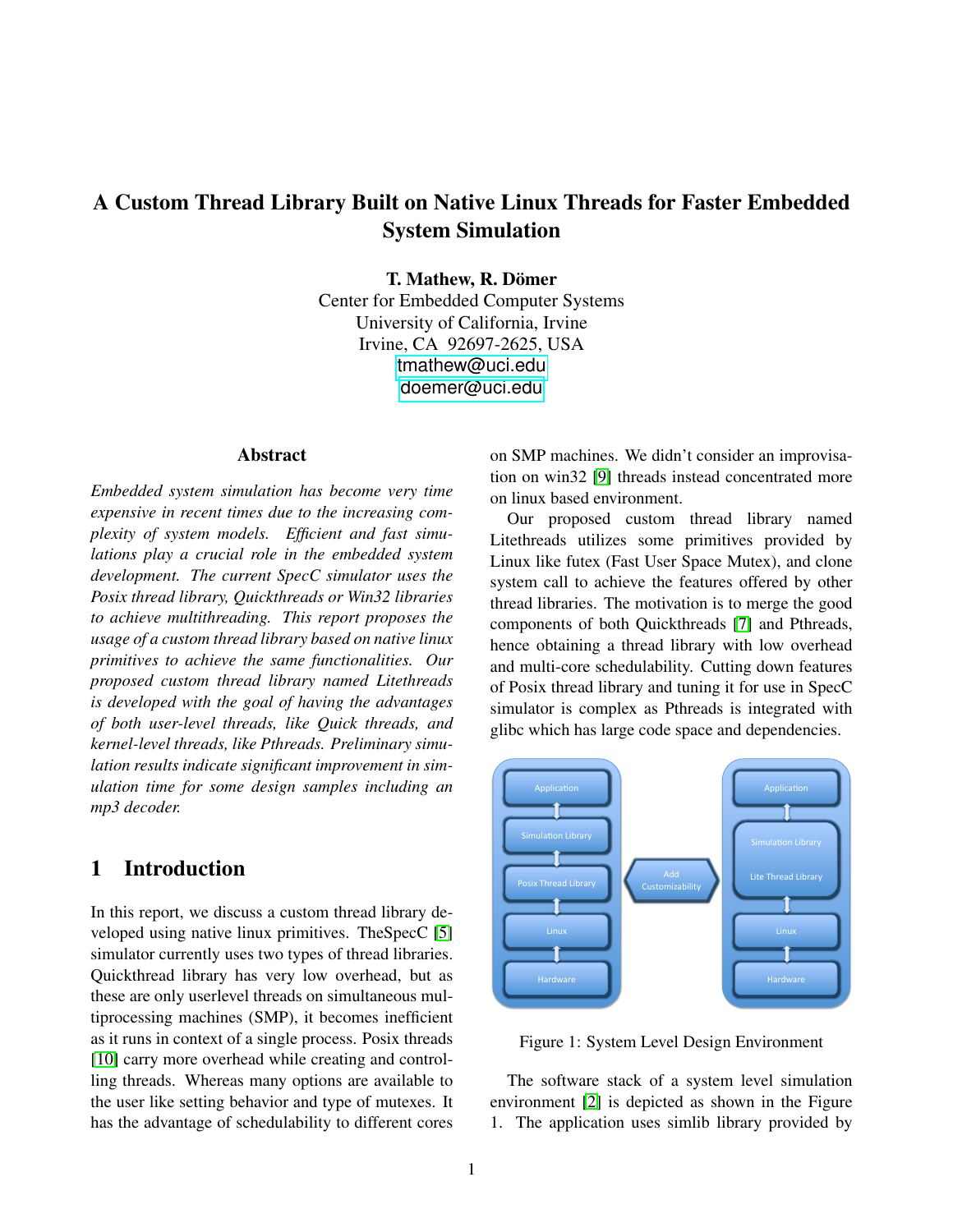SpecC development environment. The simulation library in turn invokes Pthread APIs to achieve various functionalities like waiting, and creating of threads. The Pthread library uses Linux APIs to obtain the thread functions. Our custom Litethread library will help to enhance the efficiency of simulation library by providing more visibility of the environment and ways of tweaking the environment depending upon the behavior of the application that is being simulated.

### <span id="page-7-0"></span>2 Thread synchronization

Thread synchronization for Litethreads is achieved using futexes [\[4\]](#page-12-5). SpecC simulator uses mainly mutexes and condition variables, which are implemented at this point.

#### <span id="page-7-1"></span>2.1 Futex - Fast user space mutex

Futexes are light-weight, linux constructs that can be used to implement synchronization primitives like user level locks, semaphores, condition variables. Futexes [\[3\]](#page-12-6) in non contended case acquires and releases lock without kernel intervention. Futexes are basis for several mutual exclusion constructs used in multi threaded programming including Native Posix Thread Library (NPTL) [\[10\]](#page-13-0). Futexes are implemented using sytem call SYS Futex. The Linux manual pages denes futex as:

"The futex() system call provides a method for a program to wait for a value at a given address to change, and a method to wake up anyone waiting on a particular address (while the addresses for the same memory in separate processes may not be equal, the kernel maps them internally so the same memory mapped in different locations will correspond for futex() calls)."

Futexes can be used to store the state of a lock and provide a kernel wait queue for tasks blocking on the lock. To minimize system call overhead, this state should allow for atomic lock acquisition when the lock is uncontended.

The syntax of futex call is shown in Listing 1.The function parameters comprises of addr1, which

```
1 int sys_futex(void *addr1, int op,
\overline{2}3 int val1, struct timespec *timeout,
4
5 void *addr2, int val 3)
6 {
7
8 return syscall (SYS_futex, addr1, op,
9 vall, timeout, addr2, val3);
10 }
```
Listing 1: Function prototype for futex system call.

points to a user space address, that correspond to the futex. The op parameter can take different values that decide on whether to wake up or wait for the futex at addr1. Parameter val1 decides on when to perform an action on the futex at addr1 by comparing to the value at addr1.

The working of futex can be summarised as below:

- 1. User level thread can acquire the futex when the lock is free. While releasing lock, if the futex is uncontended, the thread can release the lock. Hence, in both cases we can avoid invoking the system call.
- 2. A lock request is made by setting the argument op value to FUTEX WAIT. addr1 parameter is set to virtual address of the user space lock. The value which has to be be compared against the value at addr1 is passed in as val1 argument. If it is different, then the queue in the futex hash table is evaluated using the address as key. The thread is then queued in the table until it is woken up by some other thread.
- 3. An unlock request is made by passing the virtual address of the lock and FUTEX WAKE as op parameter. The number of threads to be woken up can also be set using the parameter val1. The threads are removed from the wait queue in the kernel when this system call is invoked.
- 4. Detailed information about the working of futex can be found in futex man page.

We can find that Futex provides many advantages. There are no explicit limits on how many futexes one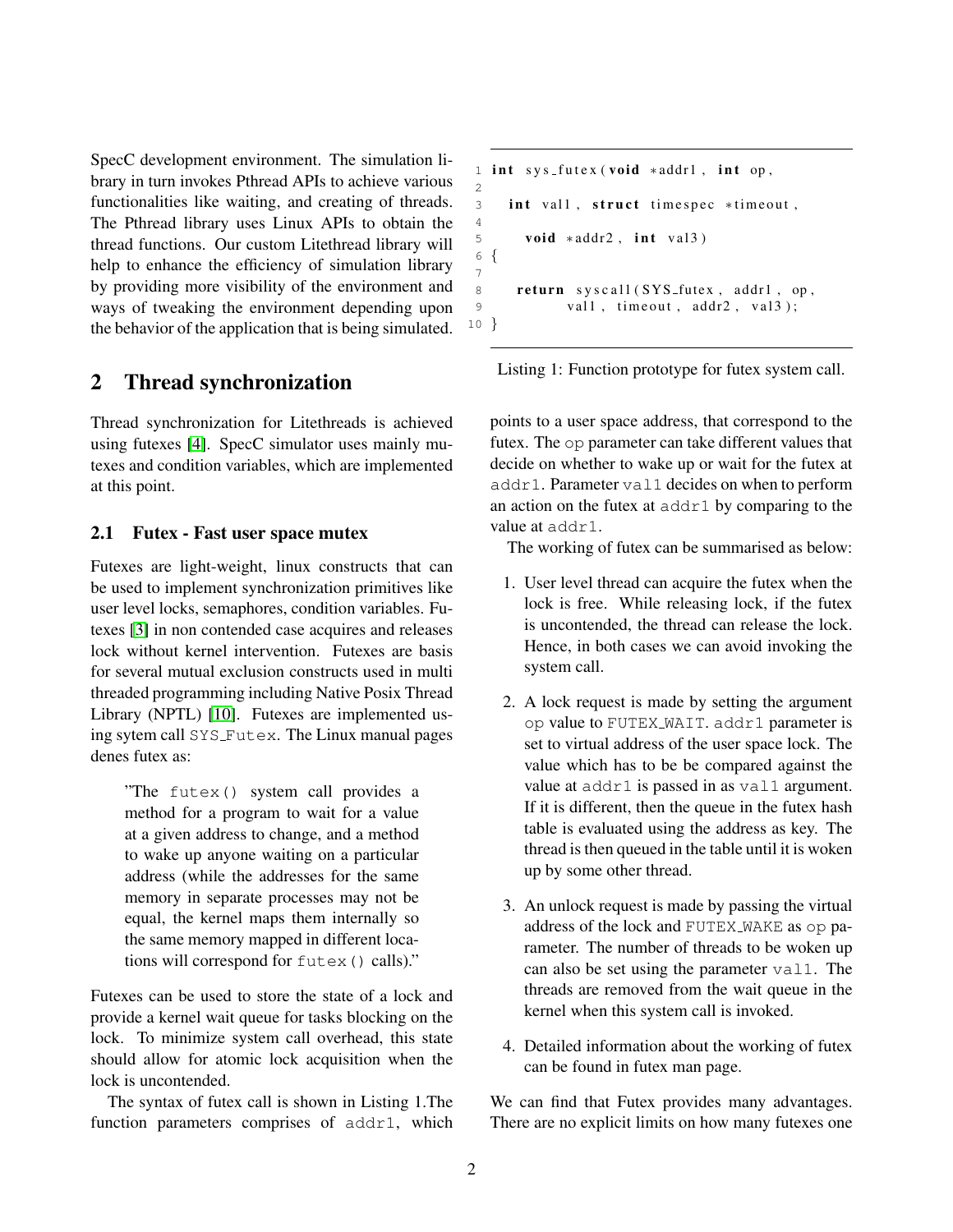```
1 union mutex
2 {
3 unsigned u;
4 Struct
5 {
6 unsigned char locked;
7 unsigned char contended;
8 } b ;
9 }
```
<span id="page-8-2"></span>Listing 2: Basic mutex datatype.

can create, nor can one futex user starve other users of futexes. This is because futex is merely a memory location like any other until the system call is invoked. Also, by invoking sys\_futex call, we are pinning maximum only one page per process in the worst case.

#### <span id="page-8-0"></span>2.2 Implementation

The main synchronization primitives that we implemented are mutex and condition variables. For implementing the mutex we use a union which has a prototype as shown in Listing 2. A value of 0 in the union denotes an unlocked and not contended mutex. Value of 1 denotes locked mutex that is not contended. Value of 256 denotes an unlocked but contended mutex, and 257 denotes that the mutex is both locked and contended.

The mutex lock and unlock functions are implemented as shown in Listing 3 and Listing 4. It can be noticed that in both functions we have two loops which makes the thread spin for some time in the user space before invoking the system call. These parameters can be optimized further depending upon the behavior and level of contention of the application that is using the futex. It could also be found that we are using atomic instructions that makes the switching of the lock fast and safe. These are currently specific to the x86 instruction set architecture, hence have to be adapted to be used in other architectures.

In mutex lock, we first try to grab the lock by trying to set locked byte. If this is not successful, then a futex system call is invoked on the address location and marks the location as contended also. In unlock operation, we first check if the lock is not contended

```
1 int litethread_mutex_lock(
2 litethread_mutex *m)
3 {
4 int i;
6 / ∗ T ry t o g r a b l o c k ∗ /
7 for (i = 0; i < 100; i + j8 {
9 if (!xchg_8(&m->b.locked, 1))10 return 0;
12 c pu _ r e l a x ();
13 }
15 /* Have to sleep */
16 while (xchg_32(&m–>u, 257) & 1)
17 {
18 litethread_sys_futex(
19 m, FUTEX_WAIT, 257, NULL, NULL, 0);
20 }
22 return 0;
23 }
```
Listing 3: Basic mutex lock function.

and unlock it, if uncontended. If it is contended, then we unlock it and spin, and check if somebody grabs the lock in the meantime. If nobody grabs the lock during the spin time, then we go on to invoke a futex call to wake any thread who is waiting on the mutex.

Condition variables are implemented using futex system calls by having an extra counter variable for each conditional variable object. For implementing conditional wait, the thread waits on the value of the counter by invoking FUTEX WAIT. For conditional signal, the thread increments the counter value to wake up some other thread, if any one was waiting for that counter variable with some other value. The code snippets for both functions are as shown in Listing 5.

## <span id="page-8-1"></span>3 Thread control in System Level Simulator

Thread control in SpecC simulator mainly comprises of creation, deletion and joining of individual threads. For this, we have to implement something similar to pthread create and pthread destroy. For

5

11

14

<span id="page-8-3"></span>21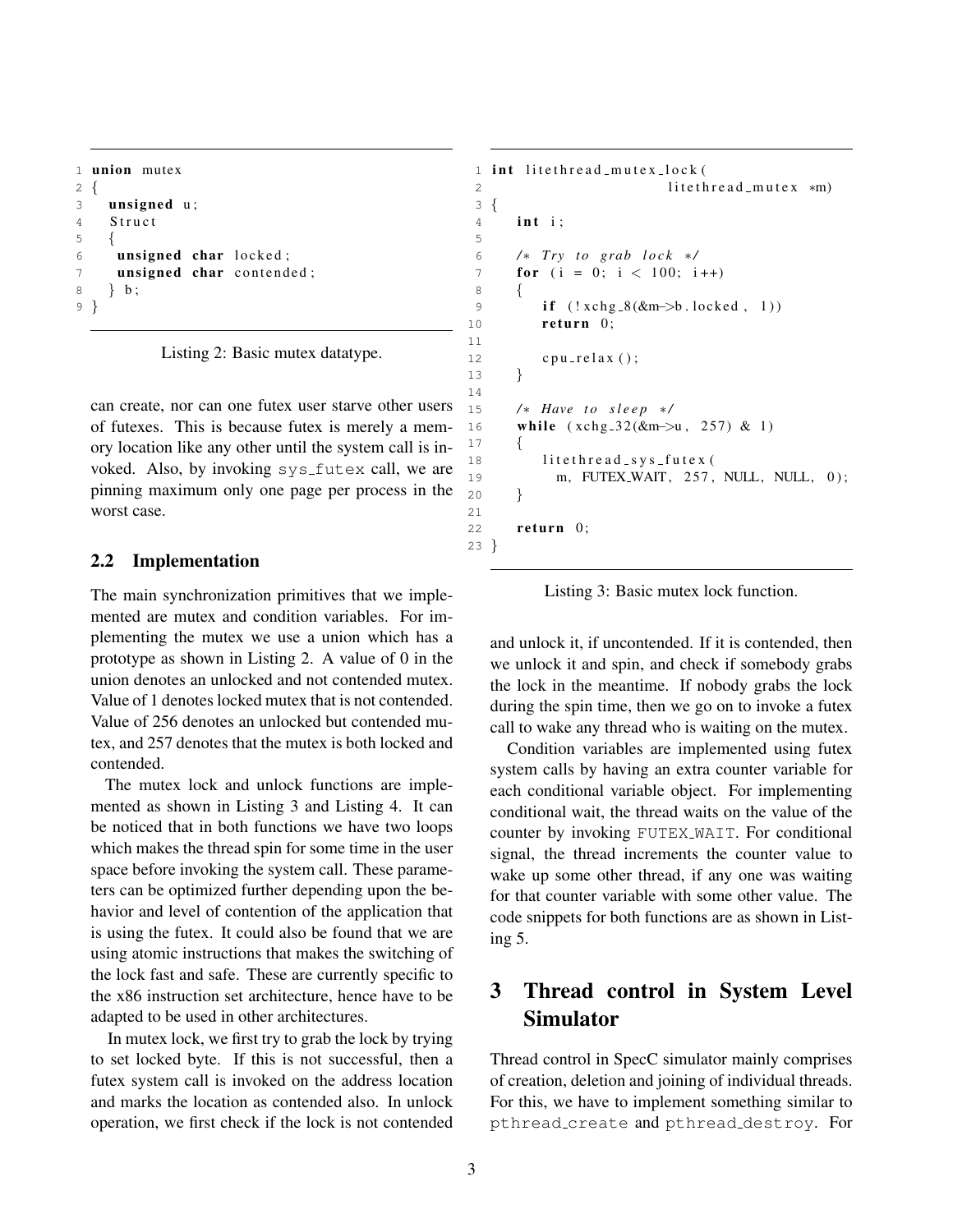```
1 int litethread_mutex_unlock(
2 litethread_mutex *m)
3 {
4 int i;
5
6 / ∗ L ocke d and n ot c o nt e n d e d ∗ /
7 if ((m \rightarrow u == 1) \&&8 ( cmpxchg (&m−>u, 1, 0) == 1))
9 return 0;
10
11 / ∗ U nl ock ∗ /
12 m \rightarrow b. locked = 0;
13
14 barrier ();
15
16 /* Spin and hope someone takes the lock */
17 for (i = 0; i < 200; i + 1)
18 {
19 if (m–>b.locked) return 0;
20
21 c pu _ r e l a x ();
22 }
23
24 /* We need to wake someone up */
25 \qquad m \rightarrow b \text{. contended} = 0;26
27 litethread_sys_futex(
28 m, FUTEX_WAKE, 1, NULL, NULL, 0);
29
30 return 0;
31 }
                                                1
                                                2 int litethread_cond_wait (litethread_cv *c,
                                                3 litethread_mutex *m)
                                                4 {
                                                5 int seq = c\rightarrowseq;
                                                6
                                                7 litethread_mutex_unlock(m);8
                                                9 litethread_sys_futex(
                                               10 &c−>seq , FUTEX WAIT , seq , NULL, NULL, 0 ) ;
                                               11
                                               12 litethread_mutex_lock(m);13
                                               14 return 0;
                                               15 }
                                               16 int litethread_cond_signal (litethread_cv *c)
                                               17 {
                                               18 /* We are waking someone up */
                                               19 a tomic_inc(&c->seq);
                                               20
                                               21 /* Wake up a thread */
                                               22 litethread_sys_futex(
                                               23 &c−>seq, FUTEX_WAKE, 1, NULL, NULL, 0);
                                               24
                                               25 return 0;
                                               26 }
```
<span id="page-9-0"></span>Listing 4: Basic mutex unlock function.

<span id="page-9-1"></span>Listing 5: Basic condition variable with wait and signal functions.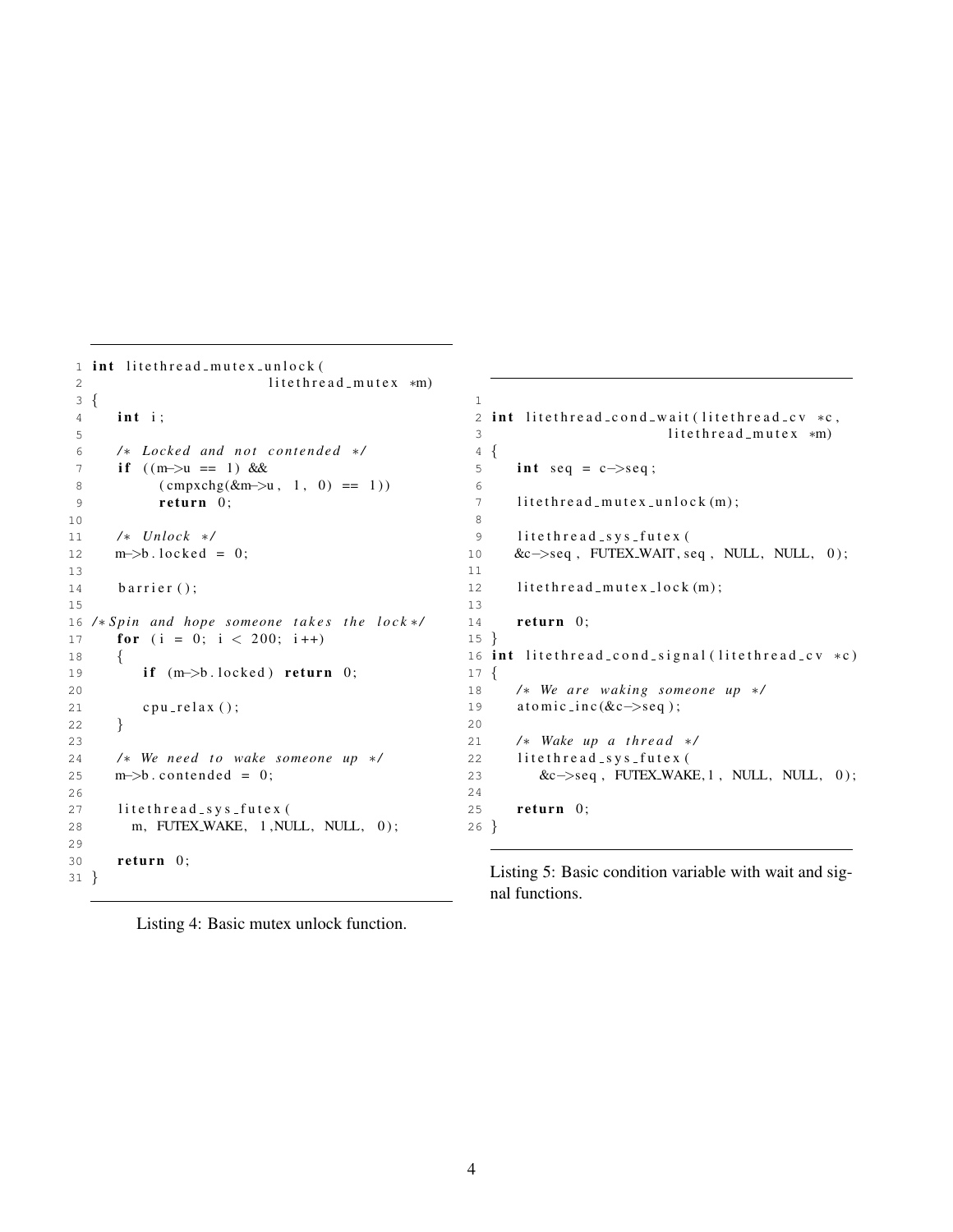creation, we use a Linux system call named clone. According to Linux man page

"clone creates a new process similar to fork, it is actually a library function layered on top of SYS\_clone system call."

The difference between clone and fork is that it lets the user decide on how much sharing should be there between the parent and child process. Multiple threads, that share the memory space can, be implemented using clone. Before invoking clone system call, we need to allocate a stack space which has to be used for the child process. This is passed as a parameter to the clone system call. Linux also provides many other flags which can be used to obtain different functionality using clone system call.

#### <span id="page-10-0"></span>3.1 Thread Creation

The prototype thread creation function using clone system call is shown in Listing 6. We make use of flags like below which controls different factors between parent and child thread.

- CLONE<sub>-IO</sub> Share IO descriptors
- CLONE FS Share file system information
- CLONE FILES Share file descriptor table
- CLONE\_SIGHAND Share signal handle table
- CLONE VM Share same memory space
- CLONE CHILD SETTID Store the child thread id at location refered by childpidptr
- CLONE CHILD CLEARTID Clear the thread id from the childpidptr location when child exits
- CLONE THREAD Create independent threads rather than processes with new process ids.
- CLONE THREAD The new thread created is in the same thread group as that of the parent process.

```
1 int lite thread_create (int (*fn)(void *),
\mathcal{L}3 void *args, void ** stack, int *stackStat,
 4
5 int \ast child pidptr)
6 {
7 void * stacka =
8 malloc (SIM_THREAD_STACK_SIZE);
9 * stack = stack a;
10
11 if (stataka){
12
13 * stack Stat = 1;
14
15 return clone (
16
17 fn, (char *) stacka+SIM_THREAD_STACK_SIZE,
18
19 CLONE CHILD CLEARTID | CLONE SIGHAND |
20
21 CLONE VM | CLONE THREAD | CLONE FILES |
22
23 CLONE DETACHED | CLONE IO | CLONE FS |
24
25 CLONE_CHILD_SETTID, args, NULL, NULL,
26
27 child-pidptr);
28 }
29 }
```

```
Listing 6: Thread creation using clone system call.
```
#### <span id="page-10-1"></span>3.2 Thread Abortion and Join

SpecC has constructs like try catch that requires the feature of aborting an existing thread. In a Pthread environment, this can be implemented using thread cancel and thread join functions. In Litethreads, the join functionality is achieved by utilising the value stored in the childptr location. We probe on this address for the thread id. As we used the clear tid flag in clone call whenever the thread exits, contents of this address location are cleared. Hence, we can use a futex system call to wait until the contents of childptr are changed to  $0$  to achieve the functionality of join.

Another alternative method for achieving the same functionality of join was to use the wait() call invoked by the parent thread to join with the child. For achieving this behavior we should avoid using CLONE THREAD option in the clone system call.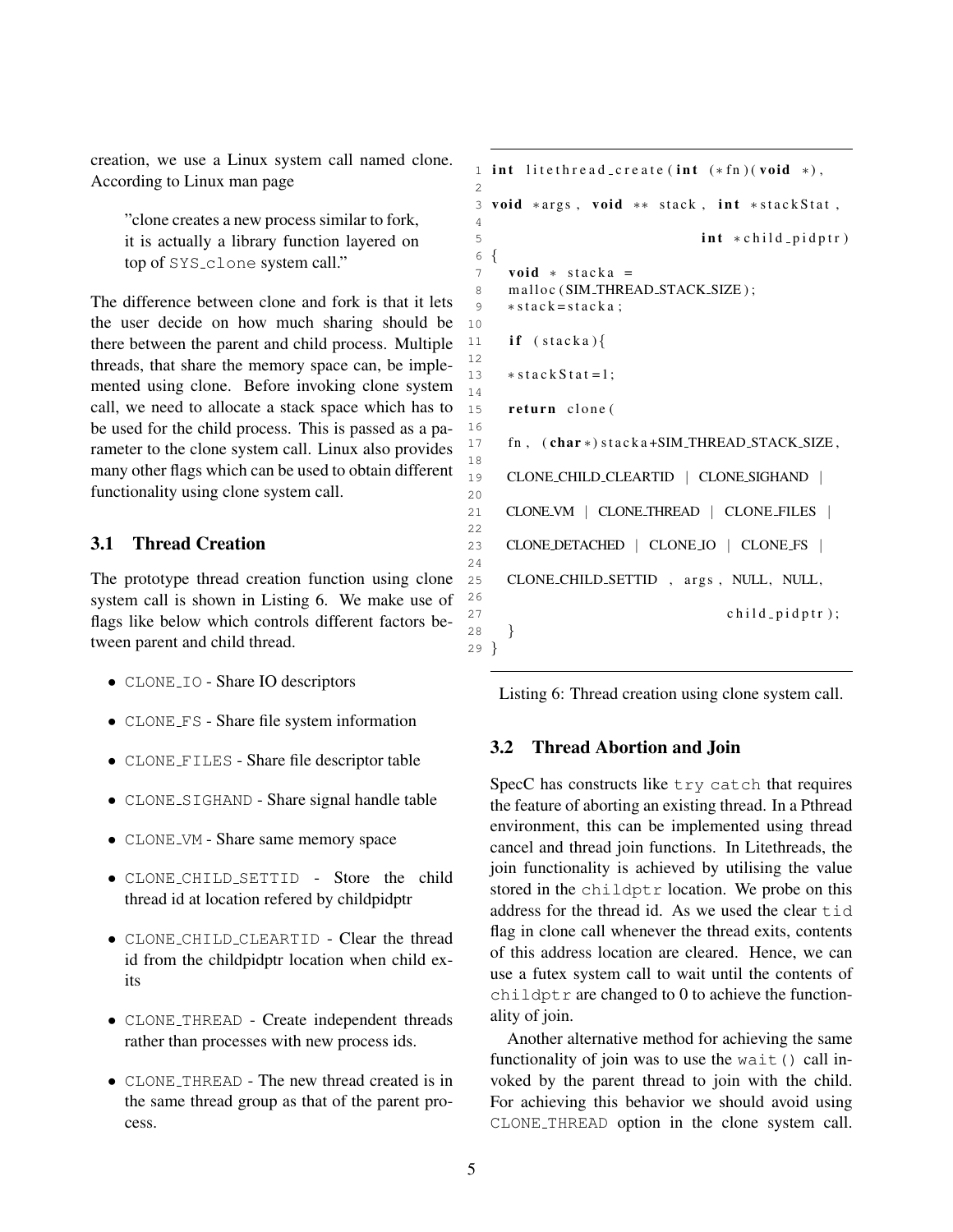With this approach, every clone call spawns a new process resulting in the pid numbers growing with the number of threads in the system. This is not favorable. Also, if some running thread calls exit, this has to cleanly exit the whole application rather than just the calling thread. But as in this approach, each thread itself is considered as a process by linux, a call to exit can result in abortion of the calling thread that leaves lots of unfinished threads in the system. To cleanly exit all these remaining threads, we have to have separate exit handling mechanism using  $at$ <sub>exit</sub> construct. This is an overhead. Hence, in Litethreads we follow earlier method using futex to implement join.

With the use of CLONE\_THREAD flag in Litethreads, we have a flat structure for the threads in the system. Hence for achieving thread cancelling we investigated the use of tgkill function which wasn't successful. Hence, to achieve abortion of threads, we used longjmp functionality. When abort is invoked on particular thread, a long jump is signalled on the thread to be killed and the calling thread will wait to join with the killed thread. The thread to be killed, upon signaled with long jump, does a far jump to the exit of the thread and returns from the clone system call hence signaling any thread who was waiting for the killed thread. The usage of tgkill will avoid this overhead but how to make tgkill work is not known at this point.

We can construct higher level functions like threadcreate, threadrun, threadabort, etc. using above mentioned thread synchronization and control mechanisms that can be in turn used by SpecC simulator.

### <span id="page-11-0"></span>4 Experiments and Results

At this stage, we have performed only minimal measurements integrating the Litethread library to the SpecC simulator. All measurements are performed on a Intel(R) Core(TM)2 Quad CPU, 3.00GHz, machine.

Currently we have tested Litethread library for three main applications. First example project tested is MP3 decoder [\[8\]](#page-12-7). Table 1 shows the timing comparison between the performance of the simulation. It could be found that there is an improvement of around 5% when using litethreads. The cpu utilisation of lite threads is always found to be higher for mp3 decoder example.

Next example code which was used for measurement is JPEG encoder [\[11\]](#page-13-1) Table 2 summarises the timings obtained for this case while using Litethread and Pthread and Quickthread library. The percentage of CPU used by Litethreads is again found to be higher. But not much of timing improvisation is found for this case except for the cases where Litethreads achieves more cpu utilisation.

Third example to that was investigated was Vocoder for GSM [\[6\]](#page-12-8).In this case, it could be found that Litethread performs better than Pthread at times, but not consistently. More analysis has to be done for this kind of behavior. Table 3 provides the timing measurements for this case.

### <span id="page-11-1"></span>5 Conclusion and Future Work

How a custom thread library can be built around native linux primitives is discussed in this document. It could be found that we were successful in implementing such a custom thread library and have got preliminary results using the thread library on various examples. Currently, the testing has been done just for the available examples. More examples which are specifically designed to test the multithreading efficiency, that involves less I/O, has to be used to test how much much more efficient our proposed thread library is.

Also one constraint which we plan to address in future is attaching the thread to a particular core to get more efficiency. To achieve this, we have to use the parallel simulator [\[1\]](#page-12-9) extended with options of setting affinity to particular processor cores with the threads.

Finally, the right amount of spin locking in the mutex and condition variable implementations depends on the nature of the application. This is also a possible area of further investigation to make these parameters, that are currently fixed, to be dependent upon the program nature.

## <span id="page-11-2"></span>6 Acknowledgement

The authors would like to thanks Jeff White for his initial exploration of using native Linux threads as an alternative to Posix threads.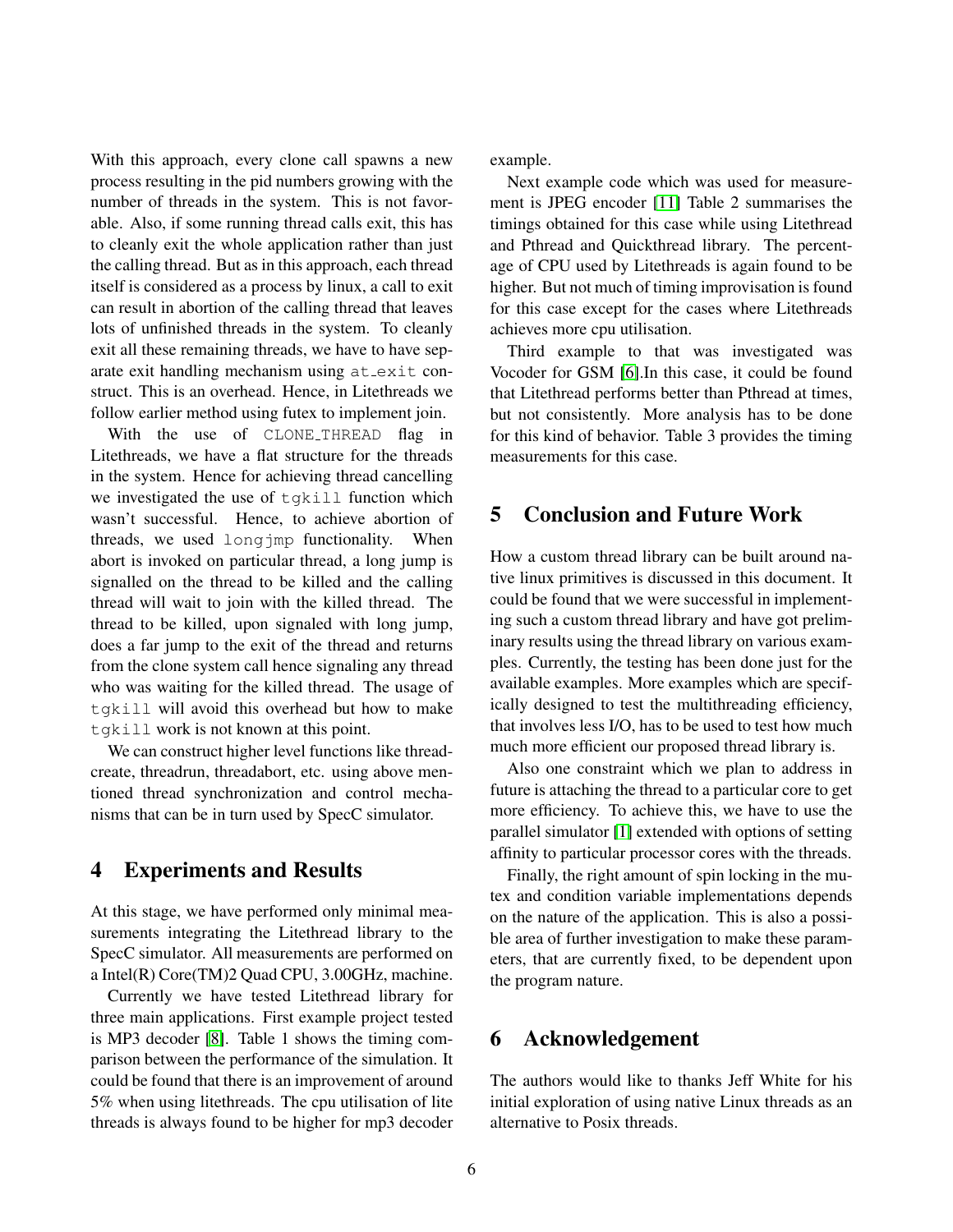|      |            | Pthreads |         | LiteThreads |            |       | QuickThreads |      |            |       | Litethread $\text{vs}(\%)$ |       |       |
|------|------------|----------|---------|-------------|------------|-------|--------------|------|------------|-------|----------------------------|-------|-------|
| User | <b>Sys</b> | Total    | $Cpu\%$ | User        | <b>Sys</b> | Total | $Cpu\%$      | User | <b>Sys</b> | Total | $Cpu\%$                    | Posix | Quick |
| 0.35 | 0.13       | 0.59     | 81      | 0.31        | 0.14       | 0.53  | 85           | 0.28 | 0.01       | 0.30  | 95                         | $+10$ | $-43$ |
| 0.34 | 0.13       | 0.58     | 82      | 0.32        | 0.12       | 0.52  | 84           | 0.28 | 0.01       | 0.29  | 98                         | $+10$ | -46   |
| 0.36 | 0.12       | 0.58     | 82      | 0.29        | 0.15       | 0.53  | 84           | 0.28 | 0.00       | 0.29  | 98                         | +8    | -44   |
| 0.33 | 14         | 0.57     | 83      | 0.31        | 0.14       | 0.53  | 85           | 0.29 | 0.00       | 0.30  | 99                         | +8    | $-43$ |
| 0.35 | 13         | 0.58     | 83      | 0.29        | 0.16       | 0.53  | 85           | 0.28 | 0.01       | 0.29  | 99                         | $+8$  | -45   |

Table 1: Mp3 Decoder Example(time in seconds)

Table 2: Jpeg Encoder Example(time in seconds)

|      |            | Pthreads |         | LiteThreads |          |       | <b>QuickThreads</b> |      |            |       | Litethread $\text{vs}(\%)$ |       |       |
|------|------------|----------|---------|-------------|----------|-------|---------------------|------|------------|-------|----------------------------|-------|-------|
| User | <b>Sys</b> | Total    | $Cpu\%$ | User        | Sys      | Total | $Cpu\%$             | User | <b>Sys</b> | Total | $Cpu\%$                    | Posix | Quick |
| 0.04 | 0.13       | 0.23     | 77      | 0.04        | $0.10\,$ | 0.21  | 67                  | 0.01 | 0.00       | 0.02  | 81                         | $+8$  | $-90$ |
| 0.04 | 0.12       | 0.23     | 74      | 0.04        | 0.09     | 0.19  | 66                  | 0.01 | 0.00       | 0.02  | 72                         | $+15$ | $-89$ |
| 0.04 | 0.13       | 0.24     | 75      | 0.05        | $0.10\,$ | 0.22  | 68                  | 0.01 | 0.00       | 0.02  | 80                         | $+8$  | $-91$ |
| 0.03 | 0.08       | 0.12     | 91      | 0.03        | 0.08     | 0.14  | 83                  | 0.01 | 0.00       | 0.02  | 90                         | $-15$ | $-85$ |
| 0.05 | 0.11       | 0.21     | 80      | 0.03        | 0.09     | 0.20  | 66                  | 0.01 | 0.00       | 0.02  | 81                         | +4    | $-90$ |
|      |            |          |         |             |          |       |                     |      |            |       |                            |       |       |

This work has been supported in part by funding from the National Science Foundation under research grant NSF Award #0747523. We thank the NSF for this valuable support. Any opinions, findings, and conclusions or recommendations expressed in this material are those of the authors and do not necessarily reflect the views of the NSF.

## <span id="page-12-0"></span>References

- <span id="page-12-9"></span> $[1]$  R. Dömer, W. Chen, X. Han, and A. Gerstlauer. Multi-core parallel simulation of system-level description languages. In *Proceedings of the Asia and South Pacific Design Automation Conference 2011*, Yokohama, Japan, January 2011.
- <span id="page-12-4"></span>[2] R. Dömer, A. Gerstlauer, J. Peng, D. Shin, L. Cai, H. Yu, S. Abdi, and D. Gajski. Systemon-chip environment: A specc-based framework for heterogeneous mpsoc design. In *EURASIP Journal on Embedded Systems, vol. 2008, article ID 647953*, Irvine, USA, July 2008.
- <span id="page-12-6"></span>[3] Ulrich Drepper. Futexes are tricky. In *Futexes are Tricky*, Red Hat Inc, Japan, December 2005.
- <span id="page-12-5"></span>[4] Mutexes and Condition Variables using Fu-

texes. [http://locklessinc.com/articles/mutex](http://locklessinc.com/articles/mutex_cv_futex/) cv [futex/](http://locklessinc.com/articles/mutex_cv_futex/).

- <span id="page-12-1"></span>[5] Daniel D. Gajski, Jianwen Zhu, Rainer Dömer, Andreas Gerstlauer, and Shuqing Zhao. *SpecC: Specification Language and Design Methodology*. Kluwer Academic Publishers, 2000.
- <span id="page-12-8"></span>[6] Andreas Gerstlauer, Shuqing Zhao, Daniel D. Gajski, and Arkady M. Horak. SpecC systemlevel design methodology applied to the design of a GSM vocoder. In *Proceedings of the Workshop of Synthesis and System Integration of Mixed Information Technologies*, Kyoto, Japan, April 2000.
- <span id="page-12-3"></span>[7] D. Keppel. Tools and techniques for building fast portable threads packages. Technical Report UWCSE 93-05-06, May 1993.
- <span id="page-12-7"></span>[8] R. Dömer P. Chandraiah. Specification and design of a mp3 audio decoder. Technical Report CECS-TR-05-04, May 2005.
- <span id="page-12-2"></span>[9] J. Richter. Advanced windows nt: The developer's guide to the win32 application programming interface. Technical Report Microsoft-Press, January 1994.